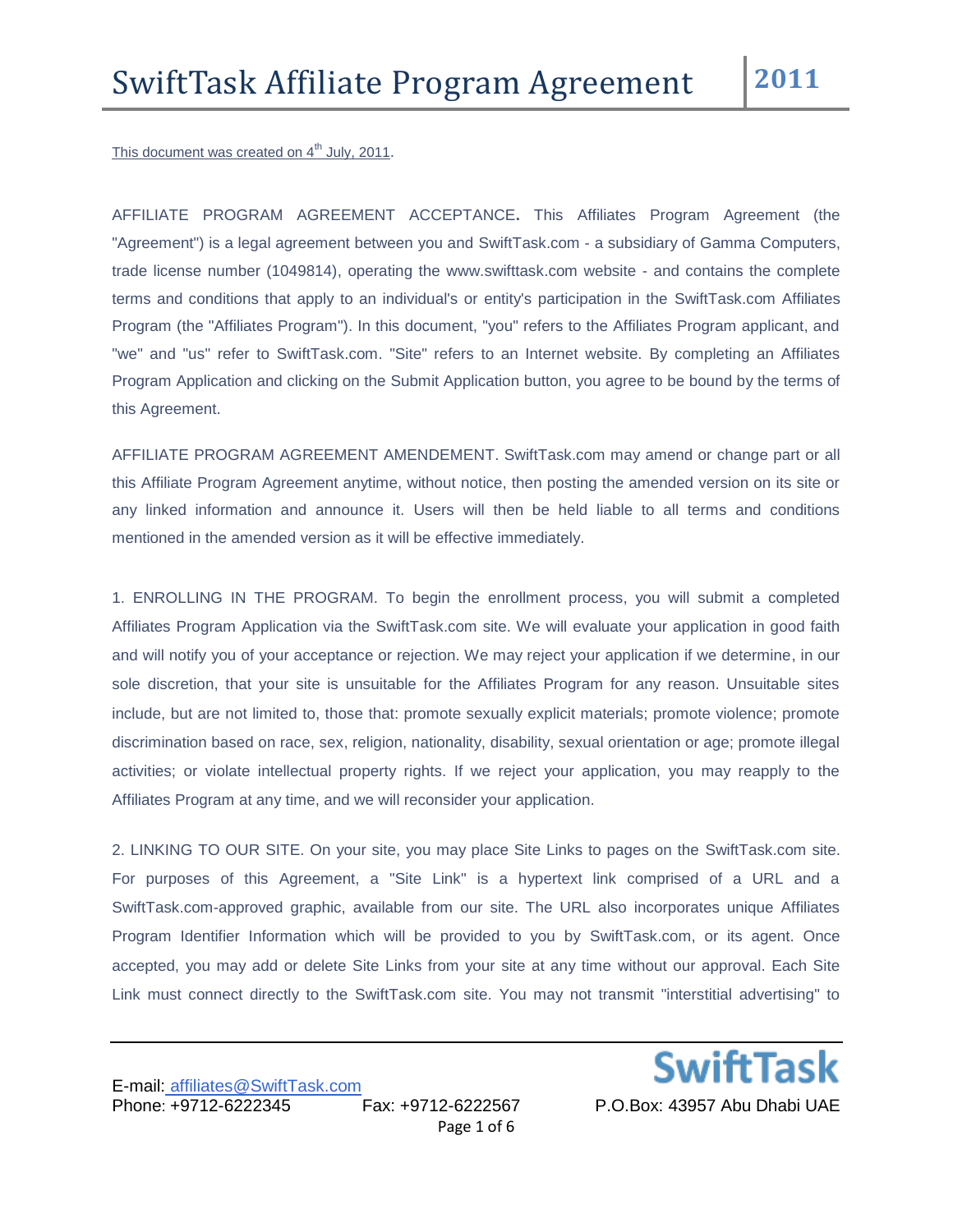users as they link from your site to the SwiftTask.com site, or otherwise interrupt such link through the use of any intermediate screen or device, including without limitation the use of any html pop-up window. In addition, you may not frame, or otherwise create a border environment or browser around, the SwiftTask.com site, or the contents thereof. You will be solely responsible for properly incorporating the Affiliates Program Identifier Information into your Site Link and testing the Site Link to ensure that it operates properly.

3. COMMISSION AMOUNT. During the term of this Agreement, we will pay you a Commission for each New Referred User that signs up with us and complete at least one project.

The amount of the Commission is based on the Referred User's net project fees ("Project Fees"), defined as the total project fees less any charge backs, refunds, and reversals. The amount of the Commission will be determined by SwiftTask and equal to 50% percentage of Project Fees for referrals through **affiliate links**; or 20% through referrals via the "**Invite Friends**" module.

4. Requirements for Referred Users. For purposes of this Agreement and to be eligible for a Commission, "New Referred User " means a user who (1) directly accesses our site from your assigned affiliate link on your website, (2) registers with an e-mail address and name not previously received by us, (3) Sign up for an Account and Become a User, (4) is successfully complete for at least one SwiftTask.com project, and (5) uses a promotional code assigned to you under the Affiliates Program.

You may not refer yourself for the Affiliate Program or a user having the same IP address as yourself. The Referred User must be an individual (or business) with whom you have a pre-existing relationship or he is a visitor for your website. You may not obtain names for referrals from group email addresses, third party bulk mailing lists, customer lists, or other similar sources. You may not send unsolicited e-mails ("Spam"). If you send Spam in order to recruit Referred Users, SwiftTask may immediately and permanently close your Account, without paying out any accrued Commission.

5. PAYOUT PERIOD**.** You are eligible to receive Commission payouts for the first 3 months of the Referred User's Account.

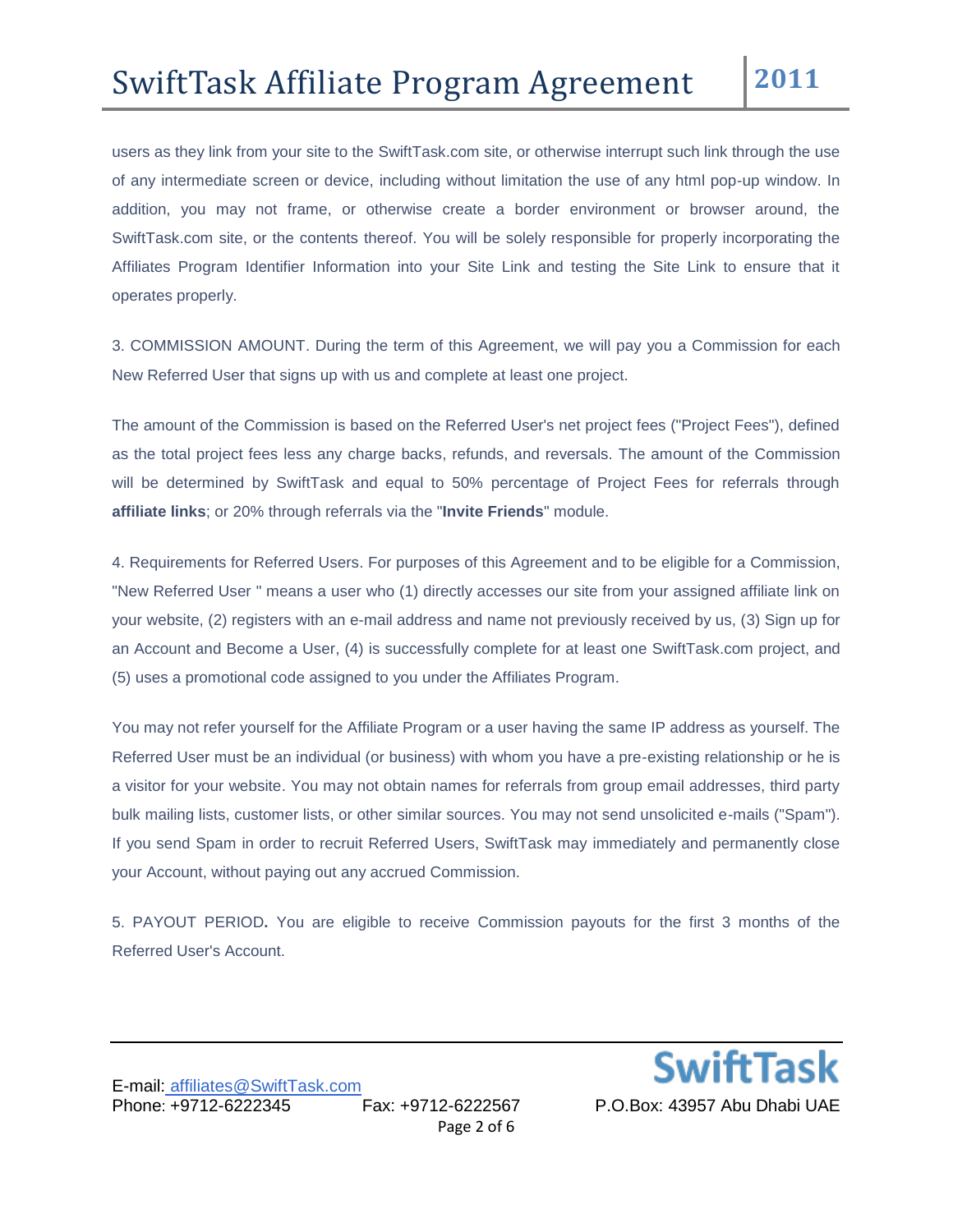6. COMMISSION PAYMENT. Commission payments will be paid each calendar month within approximately forty-five (45) days following the end of such month. We may require you to give us additional information, such as your social security number, in order for us to comply with any applicable tax reporting requirements. You hereby agree to provide such information as it may be reasonably requested by us for such purposes.

We, or our agent, will provide you with access to a password-protected site to view reports summarizing your Site Link activity. The form and content of the reports may vary from time to time at our discretion. To permit accurate tracking, reporting, and fee accrual, you must ensure that the Site Links between your site and our site are properly formatted. Failure to properly format and use the Site Links may result in a reduction to amounts which would otherwise be paid to you as per the terms hereof or the termination of this Agreement.

7. LIMITED LICENSE. In your Site Links, you agree to use only those graphic images that we provide, and further agree to update such images with any new images we provide. You may not alter the look, feel or functionality of the graphics in any way without SwiftTask.com's prior written permission. We grant you a limited, non-exclusive, revocable, non-transferable right to use the SwiftTask.com Affiliates Program graphics and such other images for which we grant express permission, solely for the purpose of identifying your site as a SwiftTask.com Affiliates Program participant. We reserve all of our rights in the graphics and all other intellectual property rights. We may revoke your license at any time by giving you written notice.

You acknowledge that we may desire to use Affiliates Program members' names and logos in press releases, product brochures and financial reports indicating that you are a member of the SwiftTask.com Affiliates Program, and you agree that we may use your name and logo in such a manner.

8. TERM OF THE AGREEMENT. The term of this Agreement will begin upon your receipt of an e-mail notification from SwiftTask.com of its acceptance of your Application and will end when terminated by either party. Either you or we may terminate this Agreement at any time, with or without cause, by giving the other party written notice of termination. Upon the termination of this Agreement for any reason, you will immediately cease all use of SwiftTask.com's Trademarks, and remove from your site(s), all Site

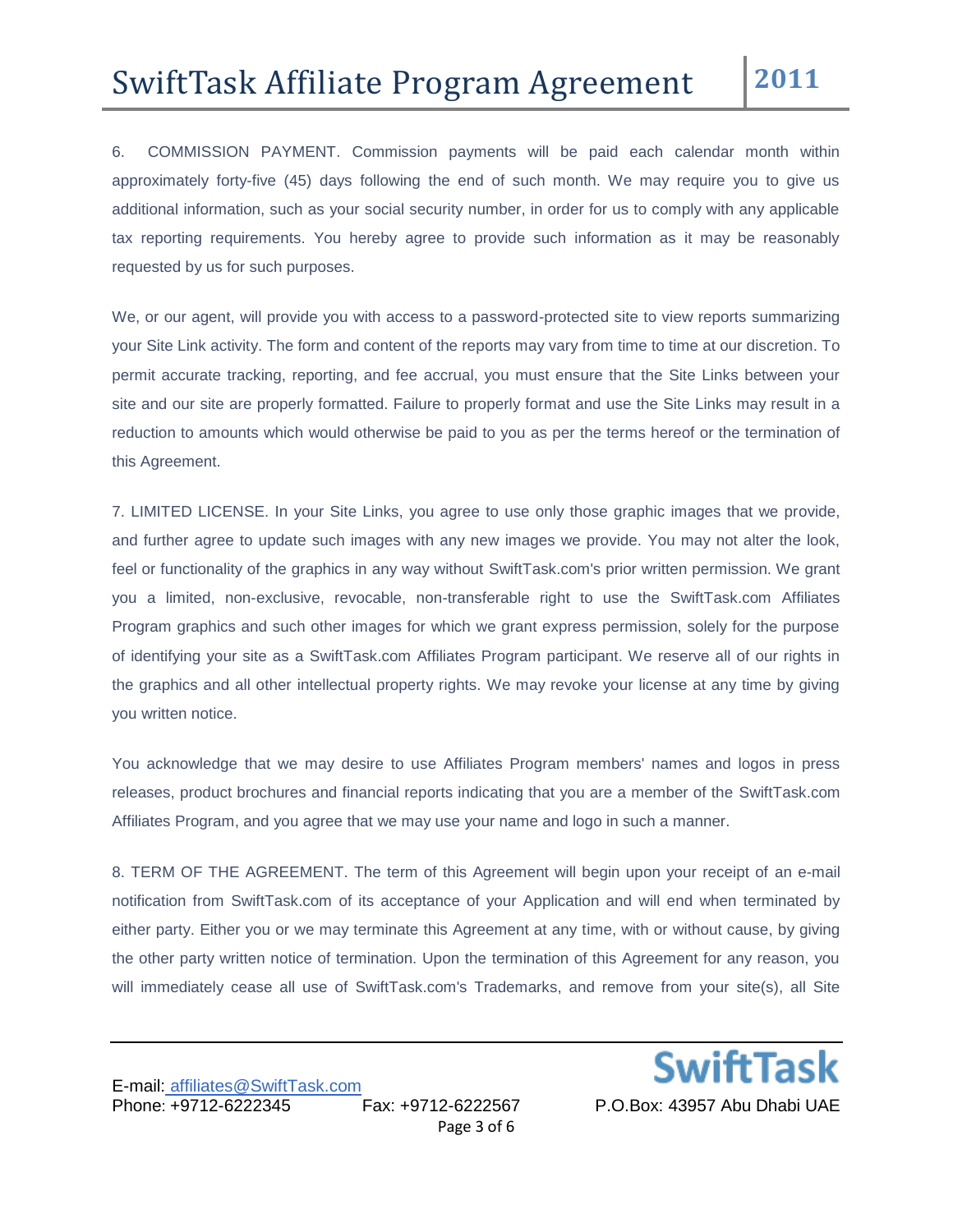Links, and all other materials provided by or on behalf of us to you in connection with the Affiliates Program. You are only eligible to earn Commission during the term. We may withhold your final payment for a reasonable time to ensure that the correct amount is paid. Notification via e-mail to your address in our records will be deemed to have been delivered and given for all purposes on the delivery date. Any notice required or permitted hereunder shall be sent to the following address: Affiliate Program, SwiftTask.com, P.O.Box 43957, Abu Dhabi, United Arab Emirates, with a copy to Legal Department.

9. APPLICABLE LAW. Any dispute arising out of or in connection with this Affiliate Agreement shall be governed by the laws of the Emirate of Abu Dhabi, United Arab Emirates. You and SwiftTask.com irrevocably submit to the non-exclusive jurisdiction of the courts The Emirate of Abu Dhabi, United Arab Emirates.

10. WARRANTY AND DISCLAIMER. You warrant that you have full power and authority to enter into this Agreement, and that the entering into and performance of this Agreement by you will not violate, conflict with, or result in a default under any other contract or agreement to which you are a party. You warrant that your site(s) will not infringe, violate or misappropriate any copyright, trade secret, trademark, or other proprietary or intellectual property right of any third party or constitute libel, defamation, and invasion of privacy or the violation of any right of publicity or any other right of any third party. You are solely responsible for the development, operation, maintenance and content of your site(s). SwiftTask.com will not be responsible for any of the foregoing. You agree to indemnify and hold SwiftTask.com, and its directors, officers, affiliates, employees and agents, harmless from all liability, claims, damages and expenses (including without limitation attorneys' fees, court costs and costs of other professionals) relating to or arising from the development, operation, maintenance and contents of your site(s); and/or any breach by you of any representation, warranty or agreement made herein.

THE SITE LINKS, AND ALL OTHER DOCUMENTATION AND SERVICES ARE PROVIDED BY SWIFTTASK.COM "AS IS." WE MAKE NO PROMISES, WARRANTIES, OR REPRESENTATIONS OF ANY KIND, AND WE SPECIFICALLY DISCLAIM ALL WARRANTIES AND CONDITIONS, EXPRESS, IMPLIED, STATUTORY OR OTHERWISE, WITH RESPECT TO THE SUBJECT MATTER HEREOF, INCLUDING BUT NOT LIMITED TO IMPLIED WARRANTIES OF MERCHANTABILITY, FITNESS FOR A PARTICULAR PURPOSE, OR NON-INFRINGEMENT. WE MAKE NO REPRESENTATION OR WARRANTY THAT THE OPERATION OF OUR SITE WILL BE UNINTERRUPTED OR ERROR FREE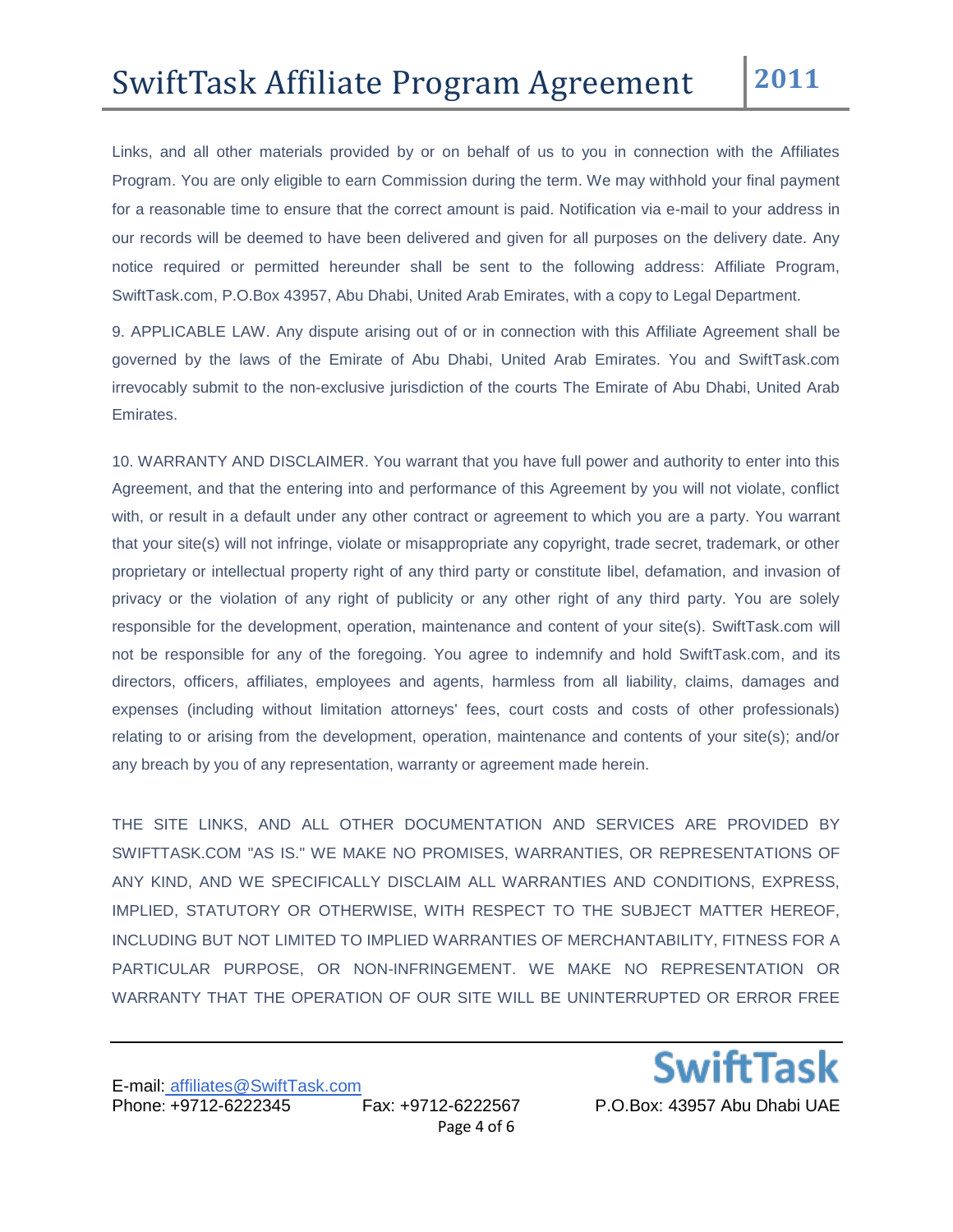OR THAT OUR PRODUCTS WILL BE AVAILABLE FOR PURCHASE FROM THE SWIFTTASK.COM SITE. THE PROVISIONS OF THIS SECTION WILL SURVIVE EXPIRATION OR TERMINATION OF THIS AGREEMENT FOR ANY REASON.

11. LIMITATION OF LIABILITY. IN NO EVENT WILL WE BE LIABLE TO YOU FOR LOSS OF PROFITS, LOSS OF BUSINESS OPPORTUNITIES, LOSS OF USE, LOSS OF DATA, INTERRUPTION OF BUSINESS, COST OF PROCUREMENT OF SUBSTITUTE GOODS AND SERVICES, OR FOR ANY SPECIAL, CONSEQUENTIAL, EXEMPLARY, INDIRECT OR INCIDENTAL DAMAGES, ARISING OUT OF OR RELATED TO THIS AGREEMENT OR THE AFFILIATES PROGRAM, HOWEVER CAUSED, AND WHETHER ARISING UNDER CONTRACT, TORT (INCLUDING NEGLIGENCE) OR ANY OTHER THEORY OF LIABILITY. THE LIMITS SET FORTH IN THIS SECTION WILL APPLY EVEN IF SWIFTTASK.COM HAS BEEN ADVISED OF THE POSSIBILITY OF SUCH DAMAGES. IN NO EVENT WILL OUR AGGREGATE LIABILITY UNDER THIS AGREEMENT EXCEED THE TOTAL COMMISSION PAID TO YOU UNDER THIS AGREEMENT FOR THE THREE (3) MONTHS PRIOR TO THE EVENT GIVING RISE TO SUCH LIABILITY. THE PROVISIONS OF THIS SECTION WILL SURVIVE EXPIRATION OR TERMINATION OF THIS AGREEMENT FOR ANY REASON.

12. CONFIDENTIALITY. During the term of this Agreement, you may have access to certain non-public information of SwiftTask.com, which information a reasonable person would consider confidential or which is marked as "confidential" or "proprietary" ("Confidential Information"). Confidential Information does not include information that is generally known and available, or in the public domain through no fault of yours. You agree (i) not to disclose any Confidential Information to any third parties, (ii) not to use any Confidential Information for any purposes except carrying out your rights and responsibilities under this Agreement, and (iii) to keep the Confidential Information confidential using the same degree of care you use to protect your own confidential information, as long as you use at least reasonable care. These obligations will survive for three years after expiration or termination of this Agreement for any reason.

13. INDEPENDENT INVESTIGATION. YOU ACKNOWLEDGE THAT YOU HAVE READ THIS AGREEMENT AND AGREE TO ALL ITS TERMS AND CONDITIONS. YOU UNDERSTAND THAT WE MAY AT ANY TIME (DIRECTLY OR INDIRECTLY) SOLICIT CUSTOMER REFERRALS ON TERMS THAT MAY DIFFER FROM THOSE CONTAINED IN THIS AGREEMENT OR OPERATE SITES THAT